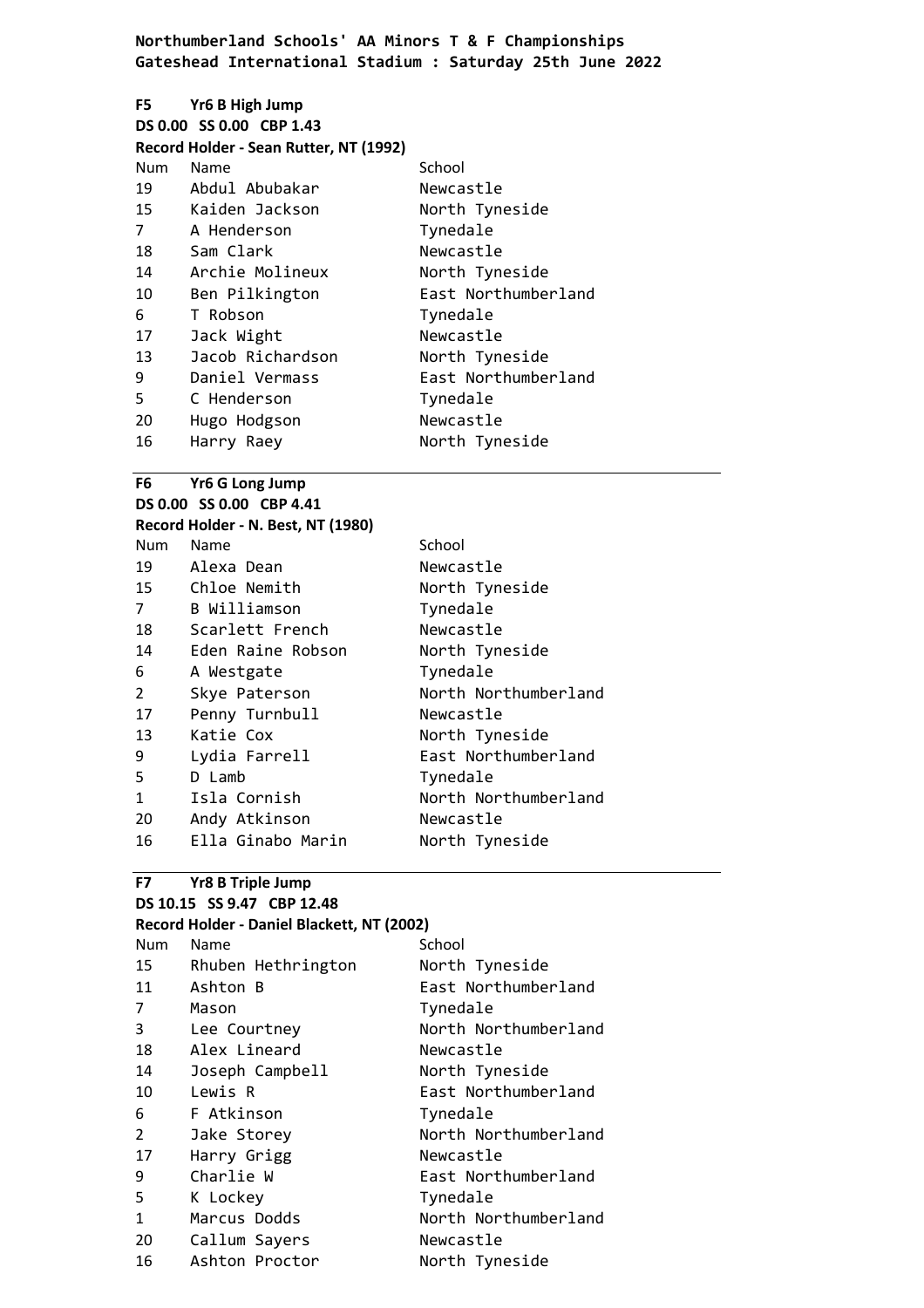|                         | F8 Yr8 G Shot 3Kg                      |                      |
|-------------------------|----------------------------------------|----------------------|
|                         | DS 7.60 SS 7.35 CBP 8.57               |                      |
|                         | Record Holder - T. Thompson, NN (2018) |                      |
| Num                     | Name                                   | School               |
| 11                      | Kate Mosey                             | East Northumberland  |
| 7                       | K Mellville                            | Tynedale             |
| $\overline{\mathbf{3}}$ | Faith Douglas                          | North Northumberland |
| 18                      | Eloise Bridge                          | Newcastle            |
| 14                      | Faye Brannon                           | North Tyneside       |
| 10                      | Ellie Power                            | East Northumberland  |
| 6                       | A Beau                                 | Tynedale             |
| $\overline{2}$          | Jodie Laidlaw                          | North Northumberland |
| 17                      | Milly Longville                        | Newcastle            |
| 13                      | Darcie McAllister                      | North Tyneside       |
| 9                       | Freya Dyos                             | East Northumberland  |
| 5                       | O Furniss                              | Tynedale             |
| 1                       | Abigail Huntly                         | North Northumberland |
| 16                      | Jessica Bucas                          | North Tyneside       |
| 19                      | Zosia Tanoh                            | Newcastle            |
| 15                      | Eleanor Hardy                          | North Tyneside       |

**F9 Yr6 B Cricket Ball 5ozs DS 0.00 SS 0.00 CBP 47.85 Record Holder - S. Kanakala, NC (2014)** Num Name School 7 L Ellis Tynedale 3 Max Macvie North Northumberland 18 Leo Humper Newcastle 14 James McClarence North Tyneside 6 C Bedfors-Smith Tynedale 2 Matthew Strother North Northumberland 17 Edward Perry Newcastle 13 Henry Adams North Tyneside 5 R Parker Tynedale 1 Isaac Brown North Northumberland 20 Isaac Reilly Newcastle 16 Olly Brayson North Tyneside 19 Jacob Irving Newcastle 15 Joshua Rivett North Tyneside 11 Ruben Jones East Northumberland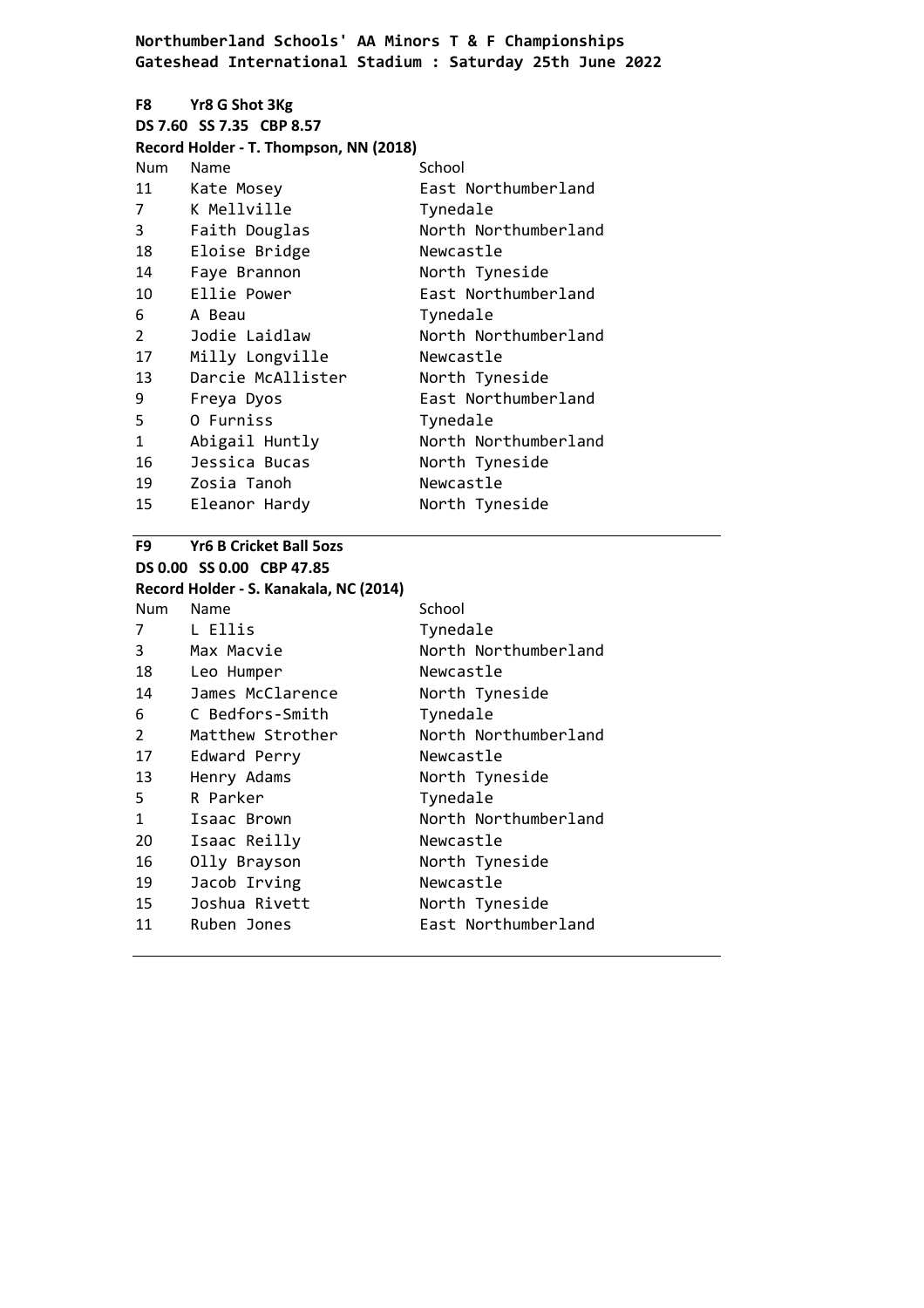|                | F10 Yr6 G Cricket Ball 50zs              |                      |
|----------------|------------------------------------------|----------------------|
|                | DS 0.00 SS 0.00 CBP 37.76                |                      |
|                | Record Holder - Nicole Gillan, TD (2017) |                      |
| Num            | Name                                     | School               |
| 3              | Lily Harmer                              | North Northumberland |
| 18             | Aoife McDermott                          | Newcastle            |
| 14             | Charlotte Davidson                       | North Tyneside       |
| 6              | M Hutchinson                             | Tynedale             |
| $\overline{2}$ | Danae McPherson                          | North Northumberland |
| 17             | Tanida Prapunwong                        | Newcastle            |
| 13             | Lola Petherbridge                        | North Tyneside       |
| 5              | D McNeil                                 | Tynedale             |
| 1              | Alicia Purvis                            | North Northumberland |
| 20             | Zara Cartmel                             | Newcastle            |
| 16             | Isla Sutcliffe                           | North Tyneside       |
| 19             | Leila Churchley                          | Newcastle            |
| 15             | Maizie Walker                            | North Tyneside       |
| 7              | E Snowdon                                | Tynedale             |

|               | F11 Yr7 G Long Jump                      |                      |
|---------------|------------------------------------------|----------------------|
|               | DS 4.08 SS 3.94 CBP 4.74                 |                      |
|               | Record Holder - Lottie Murphy, TD (2015) |                      |
| Num           | Name                                     | School               |
| 18            | Dee Dunning                              | Newcastle            |
| 14            | Olivia Fishburn                          | North Tyneside       |
| 10            | Felicity Olivera                         | East Northumberland  |
| 6             | H Martin                                 | Tynedale             |
| $\mathcal{P}$ | Jessica Deans                            | North Northumberland |
| 17            | Edie Willis                              | Newcastle            |
| 13            | Ava McAnulty                             | North Tyneside       |
| 9             | Emily Clapham                            | East Northumberland  |
| 5             | A Light                                  | Tynedale             |
| 1             | Darcy Gow                                | North Northumberland |
| 16            | Freya Hind                               | North Tyneside       |
| 19            | Zahra Gani                               | Newcastle            |
| 15            | Izzy Hurst                               | North Tyneside       |
| 11            | Scarlett Latimer                         | East Northumberland  |
| 7             | L Best                                   | Tynedale             |
| 3             | Ella Malthouse                           | North Northumberland |

# **F12 Yr6 G High Jump**

| DS 0.00 SS 0.00 CBP 1.32 |  |
|--------------------------|--|
|--------------------------|--|

| Record Holder - Emily Jackson, NC (1992) |               |                     |
|------------------------------------------|---------------|---------------------|
| Num                                      | Name          | School              |
| 14                                       | India Gorvett | North Tyneside      |
| 10                                       | Grace Belshaw | East Northumberland |
| 6                                        | N Hobson      | Tynedale            |
| 17                                       | Kimaya Rana   | Newcastle           |
| 13                                       | Sophia Wright | North Tyneside      |
| 5.                                       | R Govall      | Tynedale            |
| 20                                       | Ruby Dixon    | Newcastle           |
| 19                                       | Libby Helens  | Newcastle           |
| 15                                       | Sienna Bertin | North Tyneside      |
| $\overline{7}$                           | I Robbins     | Tynedale            |
| 18                                       | Eliza Palmer  | Newcastle           |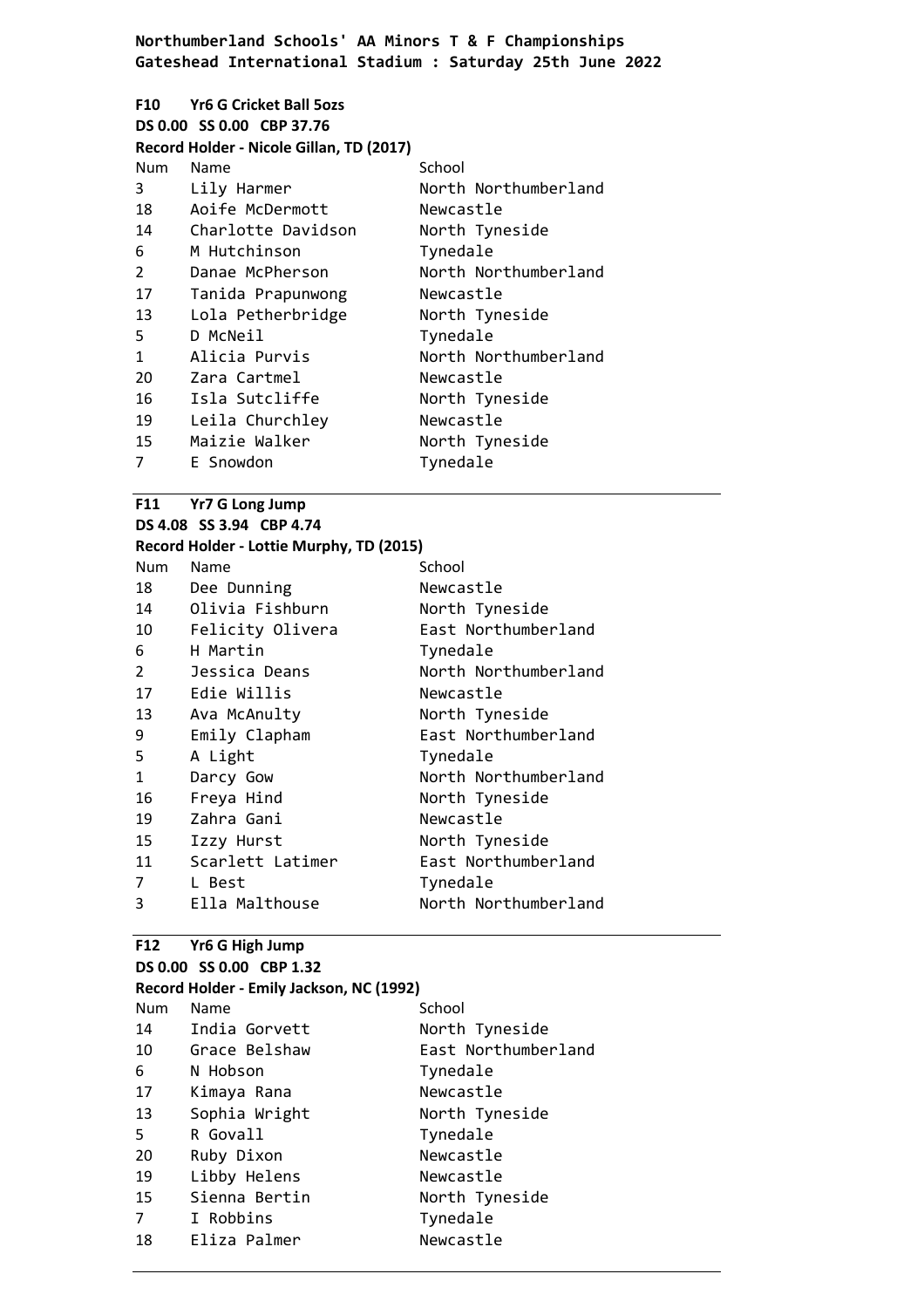|                | F13 Yr7 G Shot 2.72Kg<br>DS 7.10 SS 6.70 CBP 9.72 |                      |
|----------------|---------------------------------------------------|----------------------|
|                | Record Holder - V. Chirnside, EN (1995)           |                      |
| Num            | Name                                              | School               |
| 10             | Katie Gibson                                      | East Northumberland  |
| 6              | A Coor                                            | Tynedale             |
| $\overline{2}$ | Jessica Deans                                     | North Northumberland |
| 17             | Rebecca Etherington                               | Newcastle            |
| 13             | Olivia Surrey                                     | North Tyneside       |
| 9              | Lexi Walker                                       | East Northumberland  |
| 5              | M Threw                                           | Tynedale             |
| $\mathbf{1}$   | Olivia Barnes                                     | North Northumberland |
| 16             | Charlotte Cotterill                               | North Tyneside       |
| 19             | Disha Kadarapura                                  | Newcastle            |
| 15             | Alisha Udale                                      | North Tyneside       |
| 11             | Lucy Atkinson                                     | East Northumberland  |
| 7              | S Forster                                         | Tynedale             |
| 3              | Chloe Armstrong                                   | North Northumberland |
| 18             | Tabitha Sherlock                                  | Newcastle            |
| 14             | Amber Sivens                                      | North Tyneside       |

## **F14 Yr8 G Discus 1Kg DS 19.00 SS 17.00 CBP 28.62**

|                | Record Holder - A. Barton, NC (1984) |                      |
|----------------|--------------------------------------|----------------------|
| <b>Num</b>     | Name                                 | School               |
| 6              | A Beau                               | Tynedale             |
| $\overline{2}$ | Martha Nesbitt                       | North Northumberland |
| 13             | Darcie McAllister                    | North Tyneside       |
| 9              | Amy Tucker                           | East Northumberland  |
| 5              | K Harland                            | Tynedale             |
| $\mathbf{1}$   | Livvy Agnew                          | North Northumberland |
| 15             | Esther Sharman                       | North Tyneside       |
| 11             | Anabelle Bright                      | East Northumberland  |
| 7              | E Doneghy                            | Tynedale             |
| 3              | Chloe Swanston                       | North Northumberland |
| 14             | Lucy Ellis                           | North Tyneside       |
| 10             | Eva Birch                            | East Northumberland  |

# **F15 Yr8 B Javelin 600g**

|              | DS 32.00 SS 27.50 CBP 39.30          |                      |
|--------------|--------------------------------------|----------------------|
|              | Record Holder - R. Stokoe, TD (1982) |                      |
| Num          | Name                                 | School               |
| $\mathbf{2}$ | Jamie Douglas                        | North Northumberland |
| 17           | Billy Young                          | Newcastle            |
| 13           | Ethan Sykes                          | North Tyneside       |
| 9            | Aidan Guy                            | East Northumberland  |
| 5            | C Armstrong                          | Tynedale             |
| $\mathbf{1}$ | Ronan Nieto-Hearn                    | North Northumberland |
| 16           | Adam Miekle                          | North Tyneside       |
| 15           | Noah Jones                           | North Tyneside       |
| 11           | Matthew Welch                        | East Northumberland  |
| 7            | O Laing                              | Tynedale             |
| 3            | Max Kiff                             | North Northumberland |
| 18           | Joseph Dresser                       | Newcastle            |
| 14           | Morgan Peverley                      | North Tyneside       |
| 6            | N Harrison                           | Tynedale             |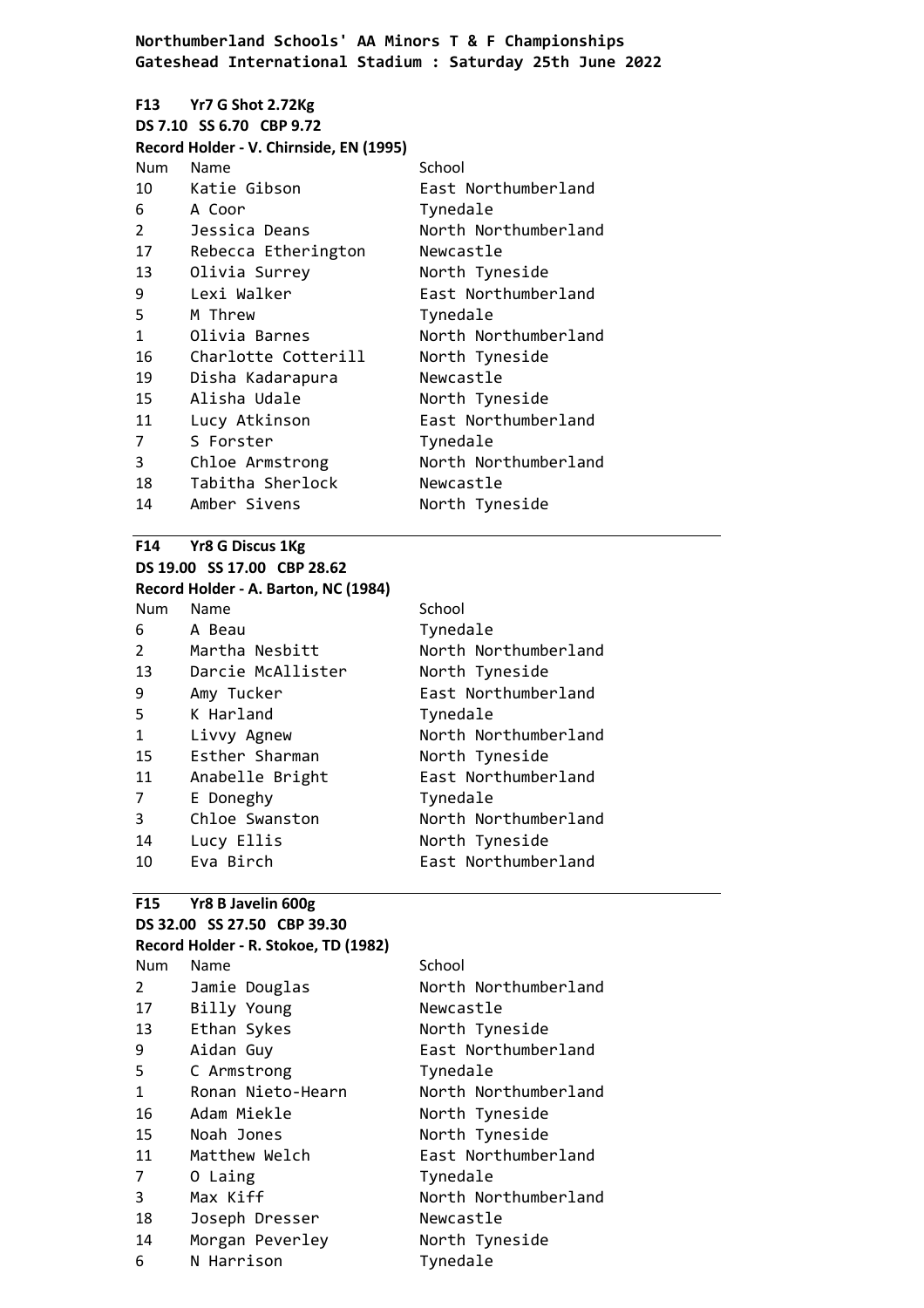|     | F16 Yr6 B Long Jump<br>DS 0.00 SS 0.00 CBP 4.60<br>Record Holder - R. Cunningham, NT (1981) |                      |
|-----|---------------------------------------------------------------------------------------------|----------------------|
| Num | Name                                                                                        | School               |
| 17  | Kieron Searle                                                                               | Newcastle            |
| 13  | Evan Roberts                                                                                | North Tyneside       |
| 9   | Charlie Elliott                                                                             | East Northumberland  |
| 5   | P Ferguson                                                                                  | Tynedale             |
| 1   | Callan Mackay                                                                               | North Northumberland |
| 20  | Noah Charlton                                                                               | Newcastle            |
| 16  | Harry Bellis                                                                                | North Tyneside       |
| 19  | Oli Gibson                                                                                  | Newcastle            |
| 15  | Charlie Johnstone                                                                           | North Tyneside       |
| 11  | Lewis O                                                                                     | East Northumberland  |
| 7   | L Labeela                                                                                   | Tynedale             |
| 18  | Jacob Etherington                                                                           | Newcastle            |
| 14  | Finley Wake                                                                                 | North Tyneside       |
| 10  | Ethan H                                                                                     | East Northumberland  |
| 6   | A Ravin                                                                                     | Tynedale             |
| 2   | Thibaut Maclennan                                                                           | North Northumberland |

#### **F17 Yr8 B High Jump**

| F17                      | Yr8 B High Jump                          |                     |  |  |
|--------------------------|------------------------------------------|---------------------|--|--|
| DS 1.40 SS 1.34 CBP 1.65 |                                          |                     |  |  |
|                          | Record Holder - Ellis Leonard, TD (2014) |                     |  |  |
| Num                      | Name                                     | School              |  |  |
| 13                       | Ethan Sykes                              | North Tyneside      |  |  |
| 9                        | Charlie                                  | East Northumberland |  |  |
| 5.                       | T Walton                                 | Tynedale            |  |  |
| 16                       | Luke Hornsby                             | North Tyneside      |  |  |
| 12                       | Lucas Beldon                             | East Northumberland |  |  |
| 19                       | Billy Crawshaw                           | Newcastle           |  |  |
| 15                       | Josh Noble                               | North Tyneside      |  |  |
| 11                       | Finlay C                                 | East Northumberland |  |  |
| $\overline{7}$           | O Laing                                  | Tynedale            |  |  |
| 18                       | Edwin Fenwick                            | Newcastle           |  |  |
| 10                       | Riley Cole                               | East Northumberland |  |  |
| 6                        | J Barker                                 | Tynedale            |  |  |
| 17                       | Aidan Smith                              | Newcastle           |  |  |
|                          |                                          |                     |  |  |
|                          |                                          |                     |  |  |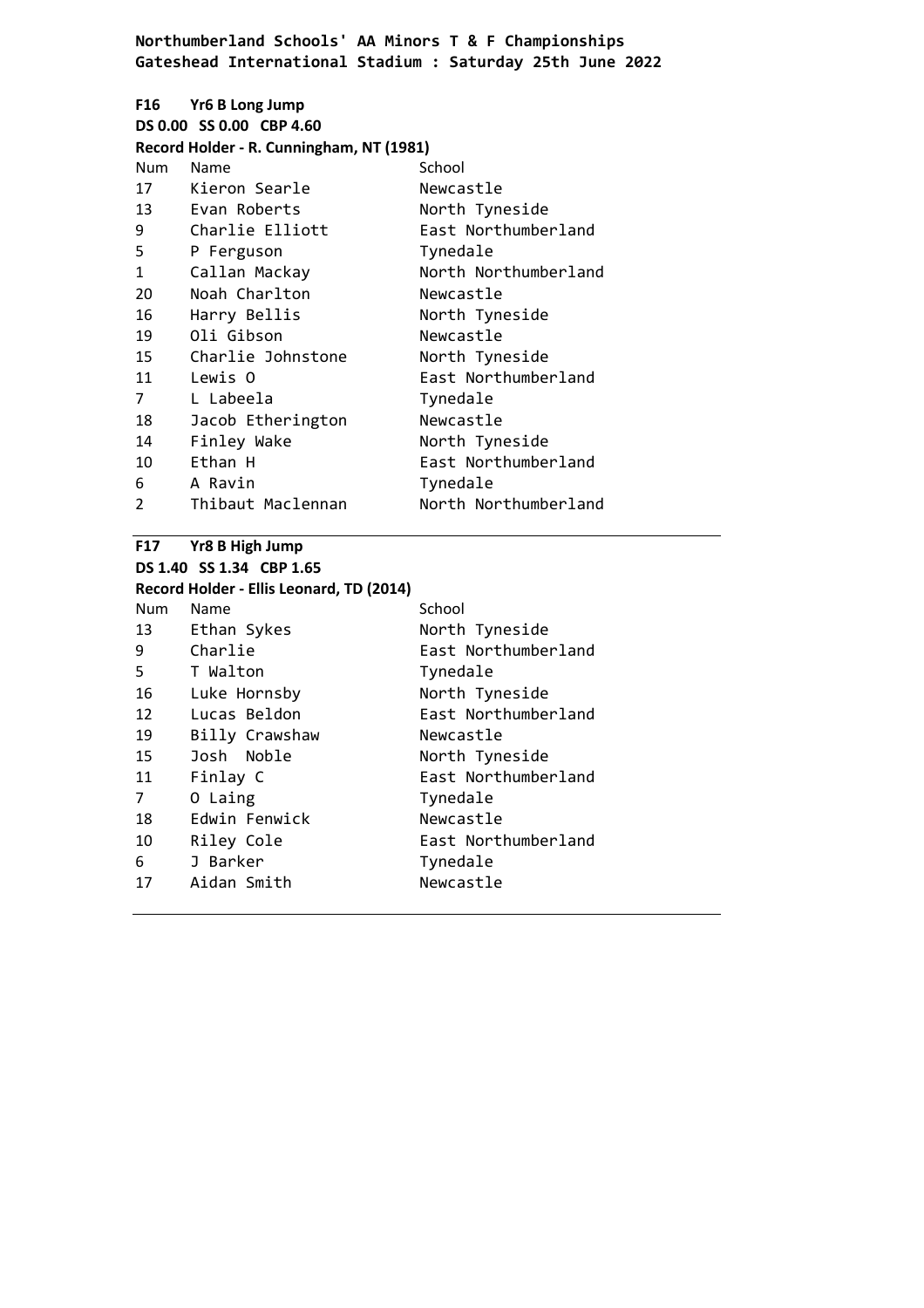|               | F18 Yr8 B Shot 4Kg                    |                      |
|---------------|---------------------------------------|----------------------|
|               | DS 9.65 SS 8.90 CBP 13.17             |                      |
|               | Record Holder - Lee Parker, NT (1989) |                      |
| <b>Num</b>    | Name                                  | School               |
| 9             | James Wafer                           | East Northumberland  |
| 5             | J Barber                              | Tynedale             |
| 1             | Craig Tindal                          | North Northumberland |
| 16            | Hudson Powers                         | North Tyneside       |
| 19            | Connor O'Malley                       | Newcastle            |
| 15            | Ryan Armstrong                        | North Tyneside       |
| 11            | Joseph Breeze                         | East Northumberland  |
| 7             | I Yie                                 | Tynedale             |
| 3             | George Armstrong                      | North Northumberland |
| 18            | Elyab Estifanos                       | Newcastle            |
| 14            | Jesse McGhin                          | North Tyneside       |
| 10            | Samed Shazad                          | East Northumberland  |
| 6             | J Maughan                             | Tynedale             |
| $\mathcal{P}$ | Charlie Joe Crawford                  | North Northumberland |
| 17            | Will Sutton                           | Newcastle            |
| 13            | Will Rolls                            | North Tyneside       |
|               |                                       |                      |

# **F19 Yr7 B Discus 1Kg DS 22.00 SS 18.00 CBP 33.52**

|               | Record Holder - A. Ridley, TD (1984) |                      |
|---------------|--------------------------------------|----------------------|
| Num           | Name                                 | School               |
| 5.            | S Proctor                            | Tynedale             |
| 1             | Theo Leneghan                        | North Northumberland |
| 16            | Bobby Fuller                         | North Tyneside       |
| 19            | Callum Chambers                      | Newcastle            |
| 15            | Zander Smith                         | North Tyneside       |
| 11            | Nathan Alsopp                        | East Northumberland  |
| 7             | C Cussen                             | Tynedale             |
| 3             | Mason Weir                           | North Northumberland |
| 18            | James Taylor                         | Newcastle            |
| 14            | Finley McKenzie                      | North Tyneside       |
| 10            | Max Henderson                        | East Northumberland  |
| 6             | N Austin                             | Tynedale             |
| $\mathcal{P}$ | Josh Llewellyn                       | North Northumberland |
| 17            | Oscar Burton                         | Newcastle            |
| 13            | Emilio Richards                      | North Tyneside       |
| 9             | Fardeen Shahzad                      | East Northumberland  |
|               |                                      |                      |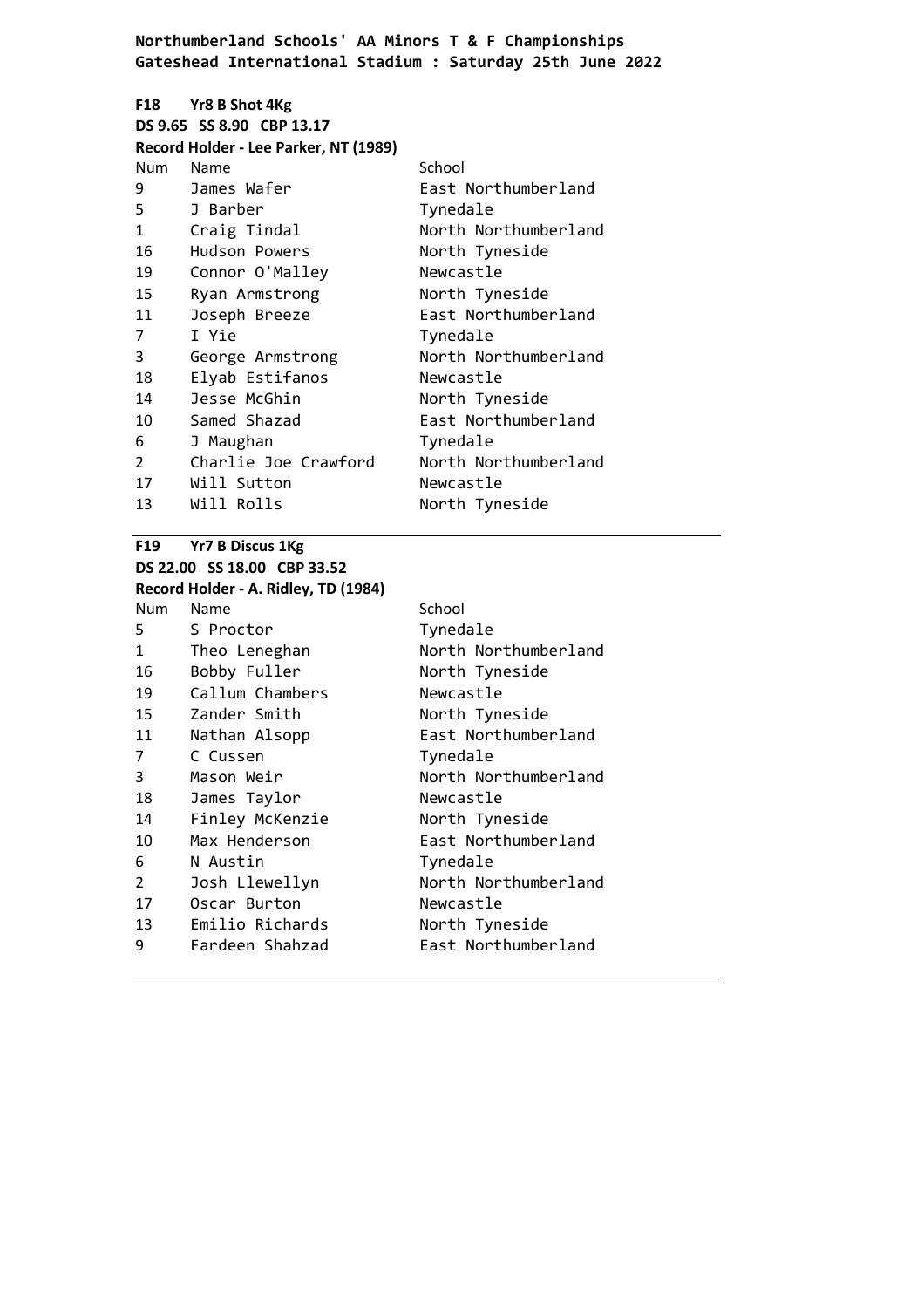## **F20 Yr7 B Javelin 400g DS 26.50 SS 24.00 CBP 29.66 Record Holder - Jake Robson, EN (2017)** Num Name School 1 Joseph Luke North Northumberland Jacob Robertson North Tyneside Rhys Walkiss Newcastle Joshua Errington North Tyneside Lucas Wright East Northumberland C Cussen Tynedale 3 Leon Sore North Northumberland Euan Jack Newcastle 14 Max Ternent North Tyneside Max Henderson East Northumberland W Carr Tynedale 2 Oscar Wilkinson North Northumberland 17 Oscar Burton Newcastle Cameron Thompson North Tyneside Thomas Garbutt East Northumberland H Mobblery Tynedale

### **F21 Yr7 B Long Jump**

**DS 4.32 SS 4.16 CBP 5.33**

## **Record Holder - Andrew Thornton, NC (1990)**

| Num            | Name                               | School               |
|----------------|------------------------------------|----------------------|
| 16             | Bobby Fuller                       | North Tyneside       |
| 19             | Abdur Rahman Miah Akhtar Newcastle |                      |
| 15             | Noah Smith                         | North Tyneside       |
| 11             | Noah Alexander                     | East Northumberland  |
| 7              | B Rowell                           | Tynedale             |
| 3              | Callum Henderson                   | North Northumberland |
| 18             | Jack Auld                          | Newcastle            |
| 14             | Cormack McAvon                     | North Tyneside       |
| 10             | Peter Gibbons                      | East Northumberland  |
| 6              | Joseph H                           | Tynedale             |
| $\overline{2}$ | Tyler Frater                       | North Northumberland |
| 17             | Dio Edache                         | Newcastle            |
| 13             | Harry Armstrong                    | North Tyneside       |
| 9              | Tom Mudd                           | East Northumberland  |
| 5              | E Young                            | Tynedale             |
| 1              | Charlie Leitch                     | North Northumberland |
|                |                                    |                      |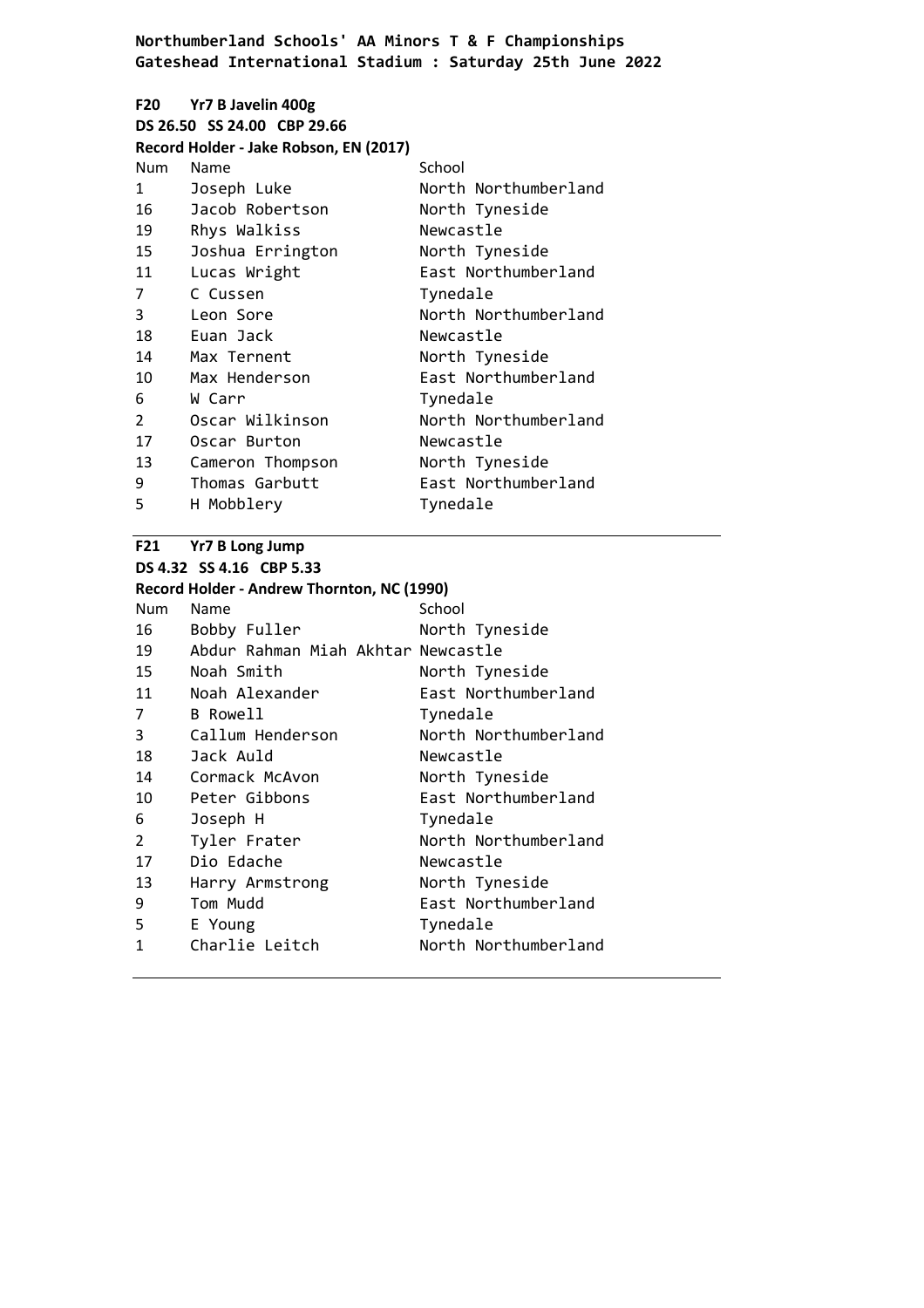# **F22 Yr7 G High Jump**

| DS 1.27 SS 1.23 CBP 1.47 |  |
|--------------------------|--|
|--------------------------|--|

|      | Record Holder - Lauren Kirton, EN (2002) |    |
|------|------------------------------------------|----|
| Num. | <b>Namo</b>                              | c. |

| Num | Name           | School              |
|-----|----------------|---------------------|
| 19  | Alice Dent     | Newcastle           |
| 15  | Holly Crawley  | North Tyneside      |
| 11  | Reese Barron   | East Northumberland |
| 7   | A Pearson      | Tynedale            |
| 18  | Evie Armstrong | Newcastle           |
| 14  | Lucy Moll      | North Tyneside      |
| 10  | Harriet Parker | East Northumberland |
| 6   | F McCluskey    | Tynedale            |
| 17  | Isla Henderson | Newcastle           |
| 13  | Katie Pang     | North Tyneside      |
| 9   | Ava Home       | East Northumberland |
| 5   | T Sparke       | Tynedale            |

# **F23 Yr8 G Long Jump**

|                          | $123 - 1100$ LUIS JUIND               |                      |
|--------------------------|---------------------------------------|----------------------|
| DS 4.28 SS 4.04 CBP 5.04 |                                       |                      |
|                          | Record Holder - D. Douglas, NN (1998) |                      |
| <b>Num</b>               | Name                                  | School               |
| 19                       | Lucy Channon                          | Newcastle            |
| 15                       | Ella Lau                              | North Tyneside       |
| 11                       | Ellie Byford                          | East Northumberland  |
| 7                        | F Elliott                             | Tynedale             |
| 3                        | Jody Lawson                           | North Northumberland |
| 18                       | Bobbie Doe                            | Newcastle            |
| 14                       | Aoife Colbert Martin                  | North Tyneside       |
| 10                       | Grace DaCosta                         | East Northumberland  |
| 6                        | A Kahn                                | Tynedale             |
| 2                        | Jodie Laidlaw                         | North Northumberland |
| 17                       | Ann Olsen Gallagher                   | Newcastle            |
| 13                       | Martha French                         | North Tyneside       |
| 9                        | Pippa Smih                            | East Northumberland  |
| 5.                       | P Peel                                | Tynedale             |
| 16                       | Scarlett Riley                        | North Tyneside       |
|                          |                                       |                      |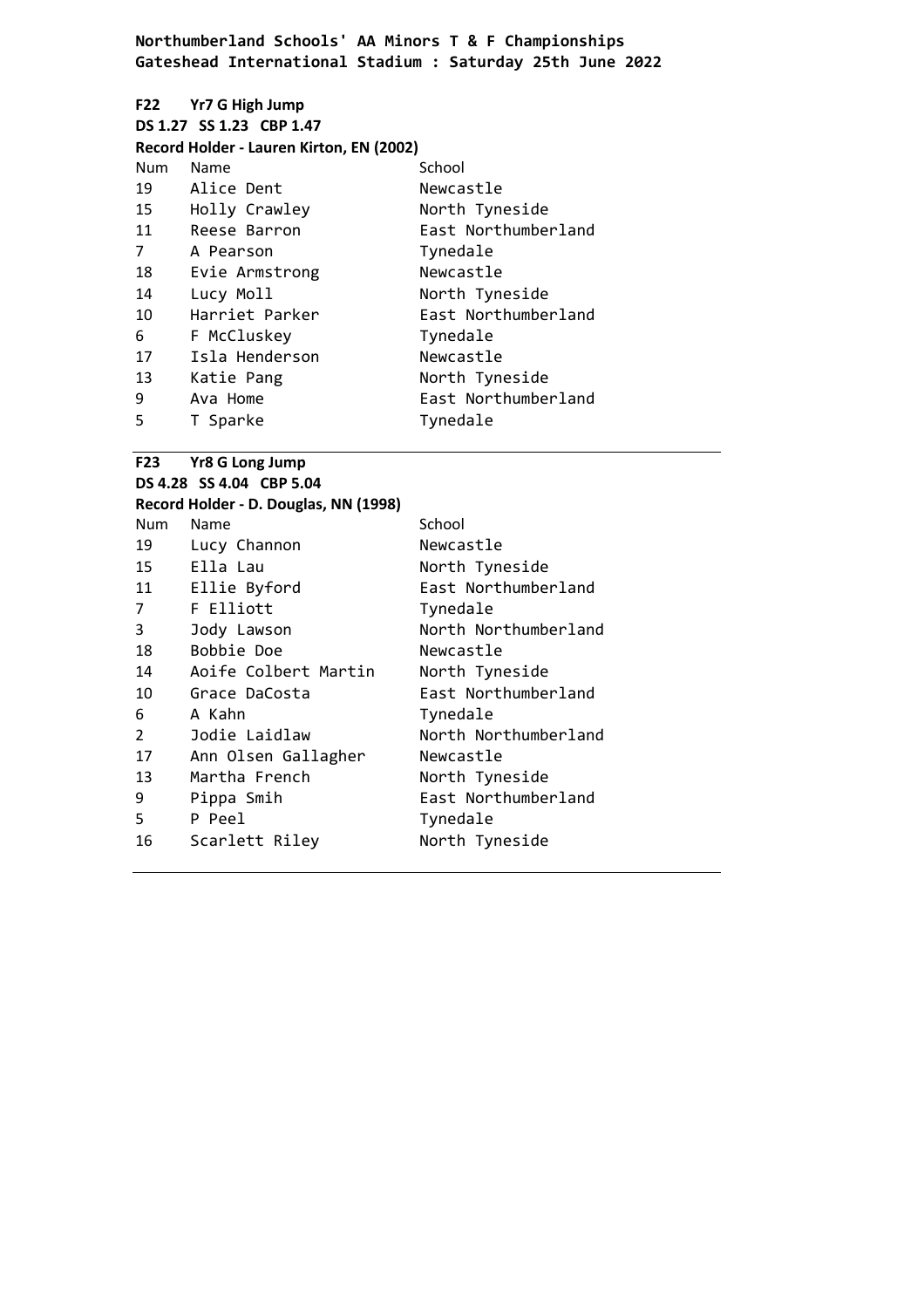| F24 <b>Page</b> | <b>Yr7 B Shot 3Kg</b><br>DS 9.10 SS 8.45 CBP 9.18<br>Record Holder - Felix Wilson, NN (2015) |                      |
|-----------------|----------------------------------------------------------------------------------------------|----------------------|
| Num             | Name                                                                                         | School               |
| 19              | Callum Chambers                                                                              | Newcastle            |
|                 | 15 Brandon Moody                                                                             | North Tyneside       |
| 11              | Ethan Wills                                                                                  | East Northumberland  |
| 7               | L Laas                                                                                       | Tynedale             |
| 3               | Charlie Jeffreys                                                                             | North Northumberland |
| 18              | Lucas Cataudo                                                                                | Newcastle            |
| 14              | Finley McKenzie                                                                              | North Tyneside       |
| 10              | Peter Gibbons                                                                                | East Northumberland  |
| 6               | S Foot                                                                                       | Tynedale             |
| $\overline{2}$  | Blair Mckay                                                                                  | North Northumberland |
| 17              | Kaipo Wu                                                                                     | Newcastle            |
| 13              | Rudi Campbell                                                                                | North Tyneside       |
| 9               | Samuel Jarvis                                                                                | East Northumberland  |
| 5               | Z Shw Kew                                                                                    | Tynedale             |
| 1               | Evan Holland                                                                                 | North Northumberland |
| 16              | Angus Barne                                                                                  | North Tyneside       |

## **F25 Yr8 B Discus 1.25Kg DS 24.00 SS 21.00 CBP 36.86**

# **Record Holder - David Cowie, NT (1984)**

| Name                 | School               |
|----------------------|----------------------|
| Ryan Armstrong       | North Tyneside       |
| Max Rowell           | East Northumberland  |
| Elyab Estifanos      | Newcastle            |
| Charlie Hudson       | North Tyneside       |
| Corey Ibbotson       | East Northumberland  |
| Charlie Joe Crawford | North Northumberland |
| Will Rolls           | North Tyneside       |
| Ayanfe Gbadebo       | East Northumberland  |
| Ryan Bunday          | North Northumberland |
| Ashton Proctor       | North Tyneside       |
|                      |                      |

## **F26 Yr8 G Javelin 500g DS 20.00 SS 17.00 CBP 26.70**

## **Record Holder - Bobby Griffiths, NN (2014)**

| <b>Num</b>   | Name               | School               |
|--------------|--------------------|----------------------|
| 19           | Lexi Sweenie       | Newcastle            |
| 15           | Eleanor Hardy      | North Tyneside       |
| 11           | Elanor Banks       | East Northumberland  |
| 7            | E Doneghy          | Tynedale             |
| 3            | Alexia Wright      | North Northumberland |
| 18           | Caitlin Cottee     | Newcastle            |
| 14           | Emily Casey        | North Tyneside       |
| 10           | Kaci Lee           | East Northumberland  |
| 6            | N Brennan          | Tynedale             |
| 2            | Farren Henderson   | North Northumberland |
| 17           | Izzy Yates         | Newcastle            |
| 13           | Alison Conway      | North Tyneside       |
| 9            | Alexandria Hodgson | East Northumberland  |
| 5            | O Furniss          | Tynedale             |
| $\mathbf{1}$ | Poppy Shaw         | North Northumberland |
| 16           | Chloe O 'Hanlon    | North Tyneside       |
|              |                    |                      |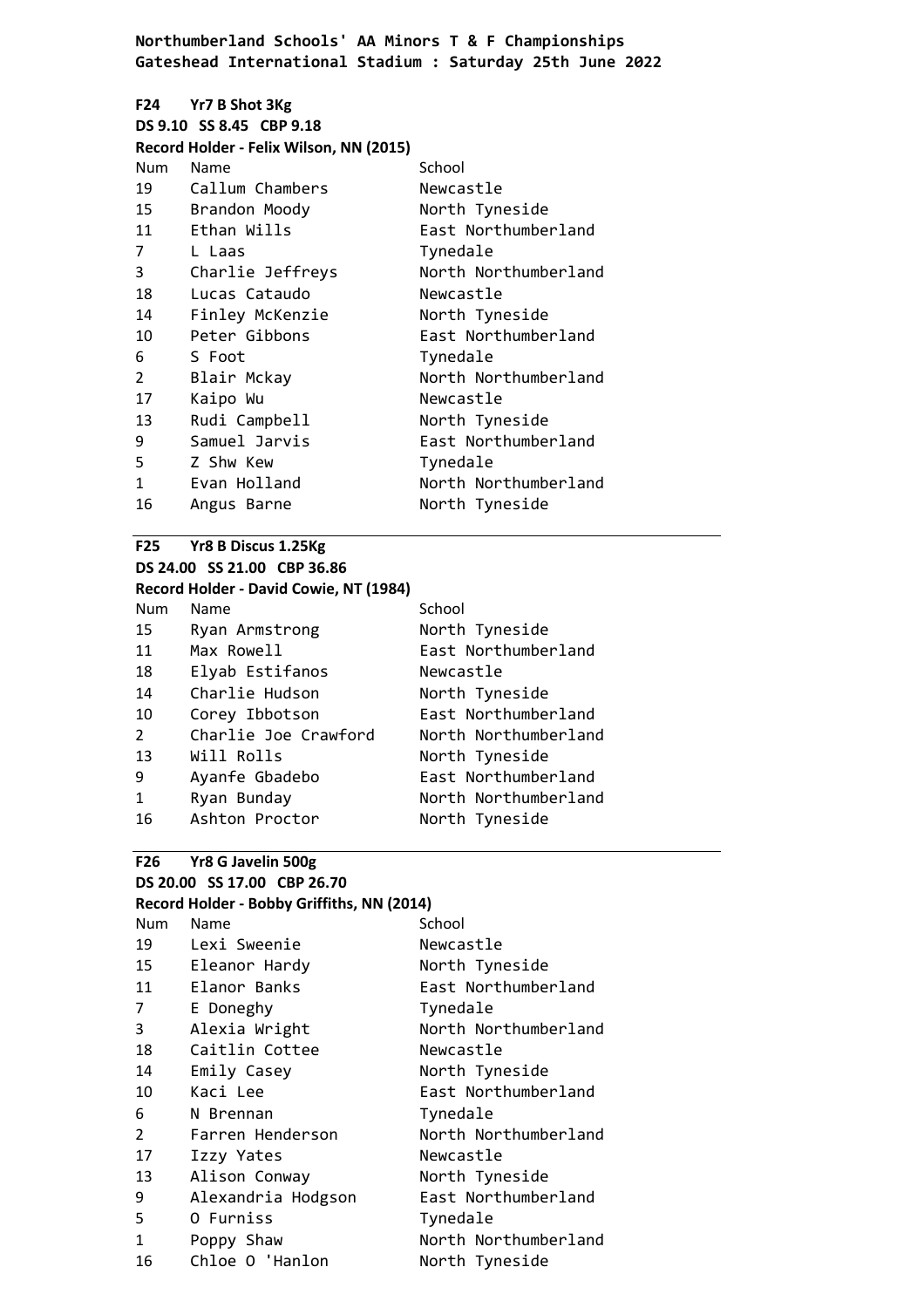## **F27 Yr7 B High Jump DS 1.31 SS 1.28 CBP 1.57 Record Holder - Sean Rutter, NT (1993)** Num Name School Daniel Fereday North Tyneside Marley Taylor East Northumberland W Winstone Tynedale Jack Auld Newcastle 14 Samual Hall North Tyneside Charlie Kennedy East Northumberland L Duffy Tynedale 13 Eli Adams North Tyneside Franky Jagger East Northumberland H Douglas Tynedale 16 Ryan Head North Tyneside

#### **F28 Yr8 B Long Jump**

| DS 4.65 SS 4.40 CBP 5.95 |                                            |                      |
|--------------------------|--------------------------------------------|----------------------|
|                          | Record Holder - Andrew Thornton, NC (1991) |                      |
| <b>Num</b>               | Name                                       | School               |
| 7                        | A McDonnagh                                | Tynedale             |
| 3                        | Tyler Portues                              | North Northumberland |
| 18                       | Adbdul Dahidah                             | Newcastle            |
| 14                       | Shay McGuigan                              | North Tyneside       |
| 6                        | T Crow                                     | Tynedale             |
| $\overline{2}$           | Joe Dudgeon                                | North Northumberland |
| 17                       | Kadjar Boime                               | Newcastle            |
| 13                       | Oliver Barlow                              | North Tyneside       |
| 5.                       | K Lockey                                   | Tynedale             |
| 1                        | Ronan Nieto-Hearn                          | North Northumberland |
| 20                       | Callum Sayers                              | Newcastle            |
| 16                       | Alex Walton                                | North Tyneside       |
| 19                       | Nick Bomken                                | Newcastle            |
| 15                       | Matteo Love                                | North Tyneside       |

## **F29 Yr7 G Discus 0.75Kg DS 19.00 SS 17.50 CBP 21.68 Record Holder - L. Wilson, TD (2014)**

| Num | Name                | School               |
|-----|---------------------|----------------------|
| 7   | E Goodwin           | Tynedale             |
| 3   | Orlaith Jamieson    | North Northumberland |
| 14  | Niamh Smith         | North Tyneside       |
| 10  | Katie Gibson        | East Northumberland  |
| 6   | A Cooper            | Tynedale             |
| 2   | Abbie Ferguson      | North Northumberland |
| 17  | Rebecca Etherington | Newcastle            |
| 13  | Rosa Carnaffan      | North Tyneside       |
| 9   | Arya Coakley        | East Northumberland  |
| 5   | A Newton            | Tynedale             |
| 1   | Rachel Bridgens     | North Northumberland |
| 16  | Freya Hind          | North Tyneside       |
| 19  | Stella Campbell     | Newcastle            |
| 11  | Jessica Pearson     | East Northumberland  |